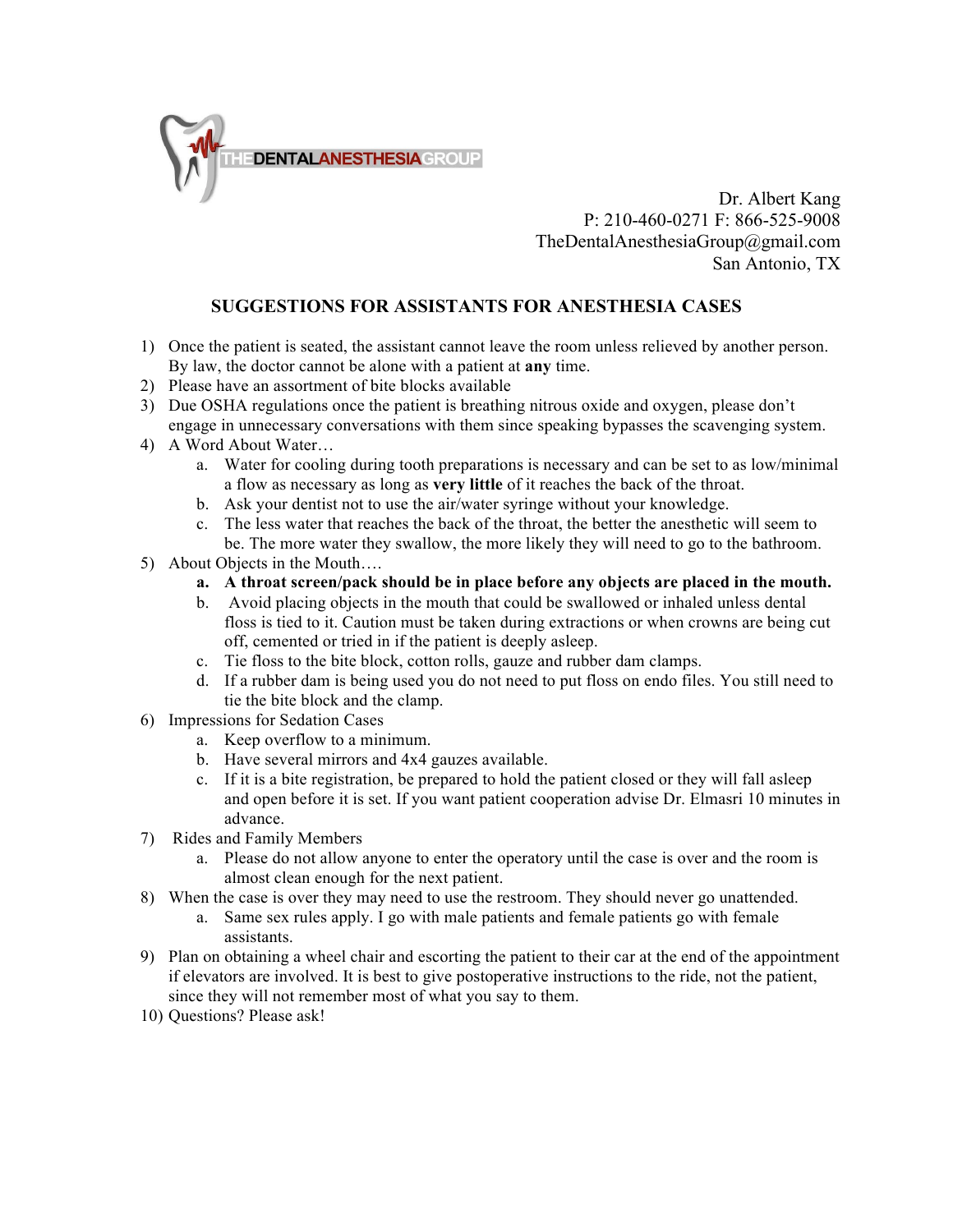

Dr. Albert Kang P: 210-460-0271 F: 866-525-9008 TheDentalAnesthesiaGroup@gmail.com San Antonio, TX

## **Treatment Suggestions for Anesthesia Cases**

- Please send me the required forms ASAP the more notice I have, the less likely I will have to reschedule the patient for medical purposes.
- Please have 2 or 3 possible days when scheduling in case the preferred date is unavailable.
- Notify the patient that I will be contacting them to review their health history and policies regarding their anesthesia appointment.
- The office should be open 30 minutes prior to the patient's arrival.
- **A throat screen/pack should be in place before any objects are placed in the mouth.**
- Give the patient's ride a "return back time" (30 minutes prior to estimated finishing time) even if they have a cell phone. The responsibility to return should be the ride's and not your secretary's. They can call occasionally to check on time.
- Print out a detailed time frame (and practical) treatment plan and put it on the wall like in dental school. If there has been a change in the treatment plan length since the case was scheduled, please advise me prior to my arrival.
- By law the patient must always have two people in the room with them.
- Some dentists take advantage of anesthesia patients to treat others at the same time. This is obviously unprofessional  $\&$  unethical. This is unfair to the patient paying for anesthesia time. Very short hygiene checks, phone calls, bathroom breaks, snack time are of course fine.
- Please inform me 20 minutes in advance if you want cooperation from the patient for sedation cases.
- When I ask what is next or how long a procedure will take, it is because I need to fine tune the anesthesia for both you & the patient. The anesthesiologist needs to be a part of the team.
- Water: there are many misconceptions about the use of water. Use the minimum amount needed as long as little to none reaches the back of the throat. However, swallowed water increases the likelihood of their needing to go to the bathroom. Large-bore high speed suction, gauze 4x4s, sponges, rubber dams, etc will improve your production.
- Please give me a 1 hour, 20 minute and 5 minute estimate for finishing which will aid in speeding up turn over and recovery times.
- Anesthesia cases are easier and more relaxing than "normal" cases. If you aren't sensing that, there is something you are unnecessarily fighting and I can help you with it.